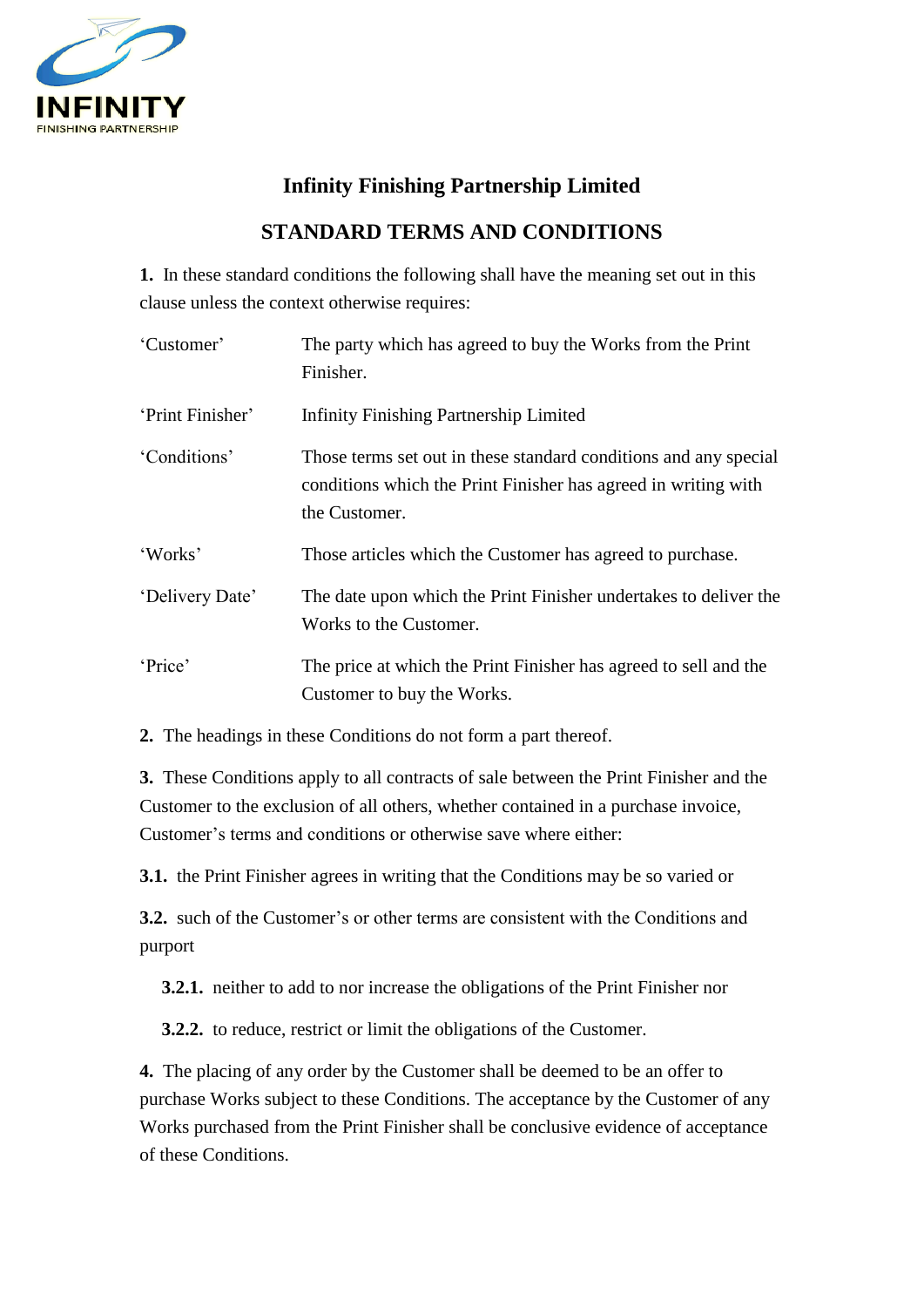

**5.** Acceptance of any Works shall be conclusive proof of acceptance by the Buyer of these terms and conditions.

**6.** No variation of these terms shall be effective unless contained in a document signed by the Print Finisher.

# **7. Price**

**7.1.** The Price of the Works shall be that set out in Schedule 1 of this Agreement or the Print Finisher's quoted price, whichever is applicable. Quotations are based on the current costs of production and are subject to amendment by the Print Finisher on or at any time after acceptance to meet any rise or fall in such costs. Notification of any such amendment shall be given to the customer by the Print Finisher and such amended Price shall be deemed to be substituted for the Price set out in Schedule 1of this Agreement or accompanying this quotation from the date set out in such notification but this contract shall otherwise remain subject to the conditions of acceptance as set out herein

**7.2.** The Price set out or quoted does not include VAT which shall be chargeable in addition at the applicable rate.

# **8. Payment**

**8.1.** Payment on any invoice is due within 30 days of rendering. Time is of the essence in respect of this term.

**8.2.** Interest on amounts overdue including VAT will accrue at the rate of 4% above the ordinary lending rate of the Bank of England from time to time and will continue to accrue both before and after any judgment unless the relevant judgment rate after judgment is higher.

# **9. Retention of title by the Print Finisher**

**9.1.** The title to any consignment of the Works will remain with the Print Finisher until the Print Finisher has received:

**9.1.1.** full payment for them

**9.1.2.** full payment for any other Works or products supplied under any other contract between the Print Finisher and the Customer.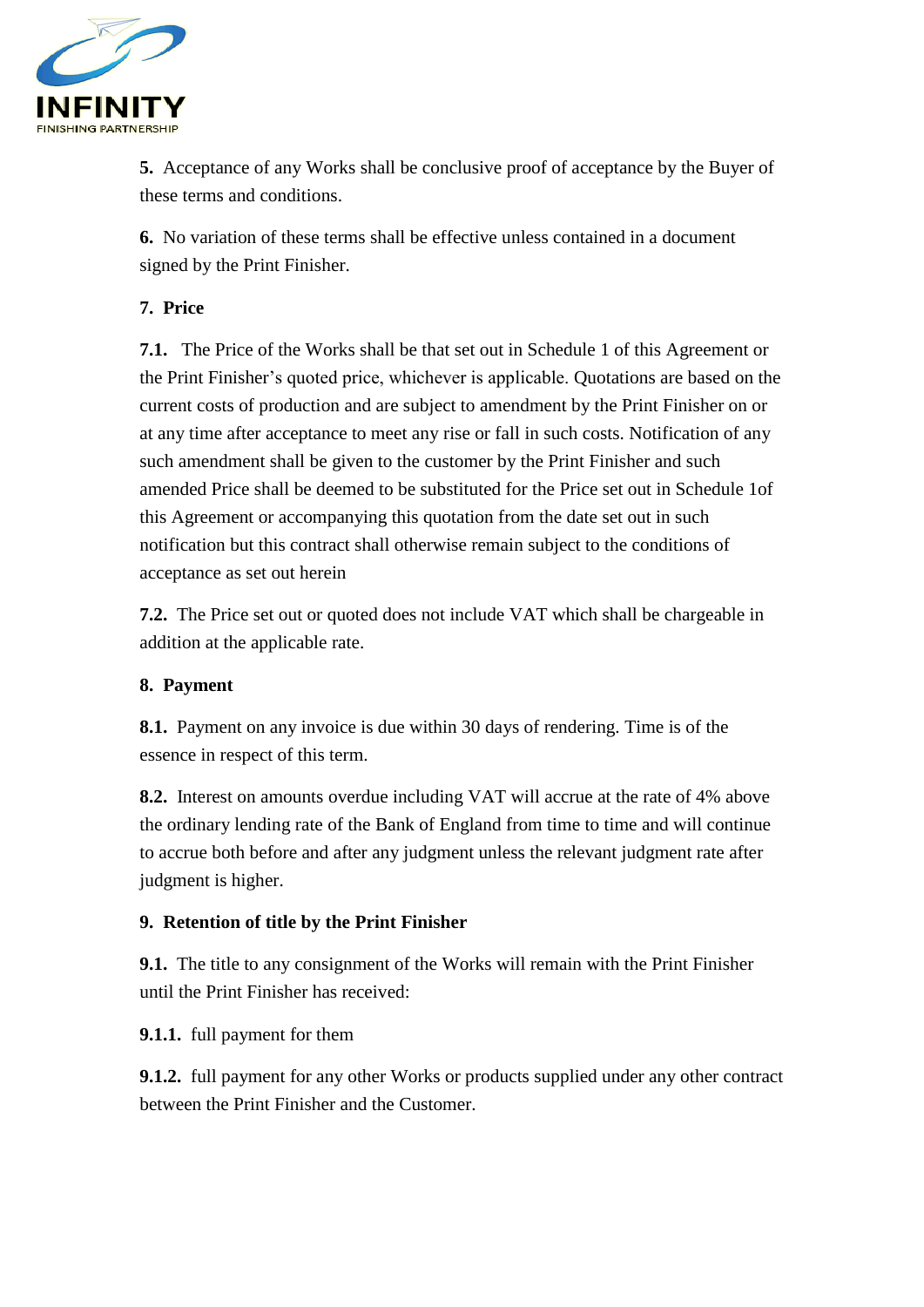

**9.2.** Until full payment is received as specified in this Clause 9 the Customer hereby acknowledges that he has possession of the Works solely as bailee and in a fiduciary capacity for the Print Finisher.

**9.3.** The Customer shall keep the Works separate and clearly identifiable as the property of the Print Finisher until title has passed under the provisions of this Clause

**9.4** Without prejudice to other remedies the Print Finisher shall in respect of all unpaid debts due from the Customer have a general lien on all goods and property in the Print Finishers possession (whether worked on or not and whether paid for or not) and shall be entitled on the expiration of 14 days notice to dispose of such goods or property as the Print Finishers thinks fit and to apply any proceeds towards such debt.

# **10. The Works**

**10.1.** The quantity and description of the Works supplied under these Conditions shall be as set out or identified in the Print Finisher's quotation.

**10.2** Preliminary Works carried out whether experimentally or otherwise at the Customer's request will be charged.

**10.3** Proofs of all Works may be submitted for Customers approval and the print finisher shall incur no liability for any errors not corrected by the Customer in proofs so submitted. Customer's alterations and additional proofs necessitated thereby shall be charged extra.

# **11. Warranty as to conformity with description**

**11.1.** The Print Finisher warrants that the Works supplied under these Conditions will correspond, at the time of delivery, with the description it has given to the Customer. All other warranties, terms or conditions relating to quality, fitness for purpose or condition, whether implied by common law or statute, or express are excluded save where to do so would be by law impermissible.

# **12. Delivery**

**12.1.** Risk shall pass on delivery and delivery shall be effected when:

**12.1.1.** the Works are collected by the Customer or its agent or carrier or

**12.1.2.** the Works are delivered to the address agreed in the order confirmation or such other address as has been notified to the Print Finisher by the Customer in writing prior thereto. Delivery shall be on the Delivery Date but in respect thereof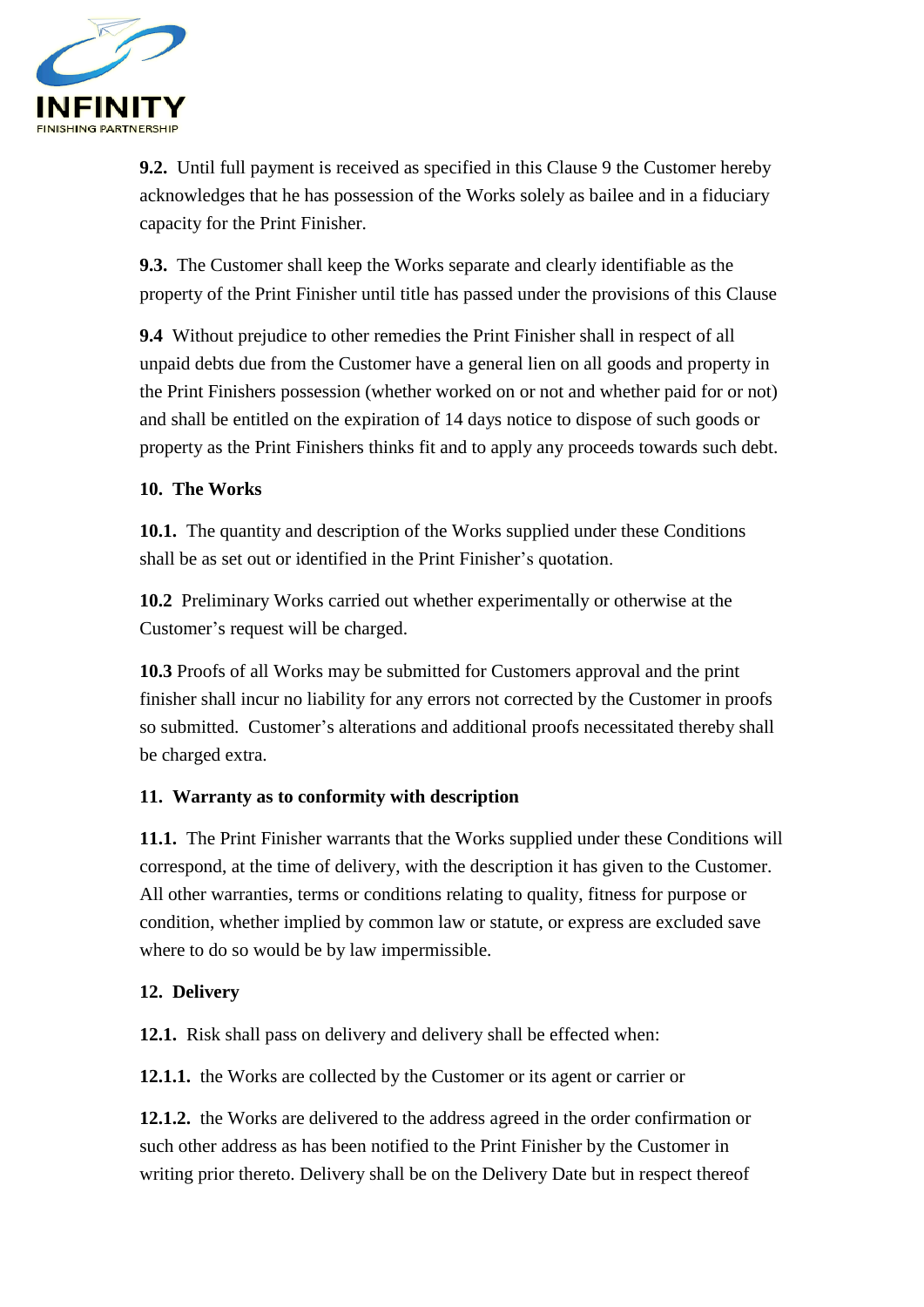

time shall not be of the essence although the Print Finisher will use its best endeavours to effect it at the date therein specified. No liability will accrue to the Print Finisher for late delivery of the Works and in respect of short or non-delivery its liability shall be limited to a refund of that part of the Price which reflects the nondelivery or shortfall or the making up of such short delivery at the Print Finisher's discretion.

**12.1.3** Reasonable storage costs may be charged to the Customer for completed Works not accepted when tendered.

**12.1.4** Should expedited delivery be agreed and necessitate overtime or other additional costs an extra charge may be made.

**12.1.5** Should work be suspended at the request of or delayed through any default of the Customer or its agents or those persons holding out to be their agents the Print Finisher shall then be entitled to payment forthwith for work already carried out and materials specially ordered.

**12.1.6** In the event of delay or cancellation of any publication, not less than 48 hours notice from scheduled press time shall be given by the Customer to the Print Finisher failing which the cancellation charges equivalent to the cost to the Print Finisher of machine time lost shall be payable forthwith by the Customer and without prejudice to other claims.

**12.1.7** Advice of damage, delay or partial loss of goods in transit or of non delivery must be given by the Customer in writing to the Print Finisher and the carrier within 3 clear days of delivery (or in the case of non delivery, within 28 days of despatch of goods) and any claim in respect thereof must be made in writing to the Print Finisher and the carrier within 7 clear days of delivery (or in the case of non delivery within 42 days of despatch). All other claims must be made in writing to the Print Finisher within 28 days of delivery.

**12.1.8** The Print Finisher shall not be liable in respect of any claim unless the requirements in clause 12.1.7 have been complied with except in any particular case where the Customer proves that a) it was not possible to comply with the requirements, b) advice (where required) was given and the claim was made as soon as reasonably possible.

# **13. Liability for breach**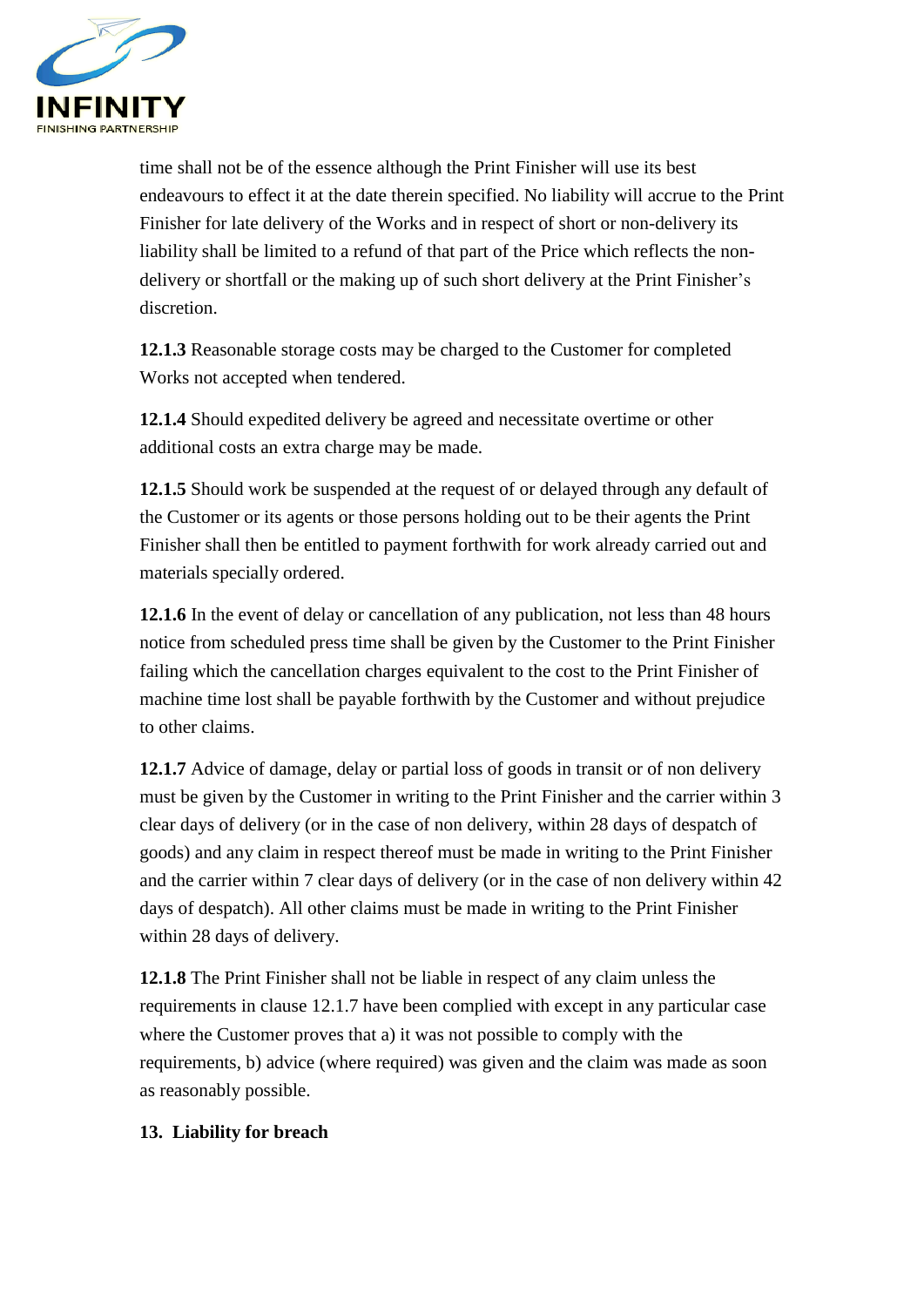

**13.1.** Whilst the Print Finisher will endeavour at all times to comply with its legal and contractual obligations to the Customer it does not accept liability for any loss suffered by the Customer as a result of any misrepresentation, misdescription, breach of contract, breach of duty or other act or omission (unless fraudulent) however made or caused which constitutes more than a refund of any sum paid or the waiver of any sum contractually payable by the Customer for the Works.

**13.2.** The Customer does not accept liability for any consequential economic or other losses suffered by the Customer whether resulting from misrepresentation, misdescription, breach of contract, breach of duty or other act or omission (unless fraudulent) however caused.

**13.3.** Nothing in these Conditions shall limit the right of either the Print Finisher or the Customer to seek to recover damages for personal injury or death occasioned by breach of contract or breach of duty by the other Party, its employees or agents.

## **14. Acceptance**

**14.1.** The Customer shall be deemed to have accepted the Works 24 hours after delivery. Thereafter the Customer will not be entitled to reject the Works on the basis that they do not conform to those to be supplied under these Conditions.

**14.2** Variation in Quantity: Every endeavour will be made to deliver the correct quantity ordered but quotations are conditional upon margins of 5% being allowed for wastage.

### **15. Liability after acceptance of the Works**

**15.1.** The Print Finisher shall have no liability to the Customer in respect of the Works after they have been accepted by it.

**15.2** The Print Finisher shall not be liable for indirect loss or third party claims occasioned by delay in completing the work or for any loss to the Customer arising from delay in transit.

**15.3** Where work is defective or deficient in quantity for any reason including negligence the Print Finisher's liability (if any) shall be limited to rectifying such defect and any other liability for loss whether direct or indirect is expressly excluded.

**15.4** The Customers property and all property supplied to the Print Finisher by or on behalf of the Customer will be held, worked on and carried at Customers own risk.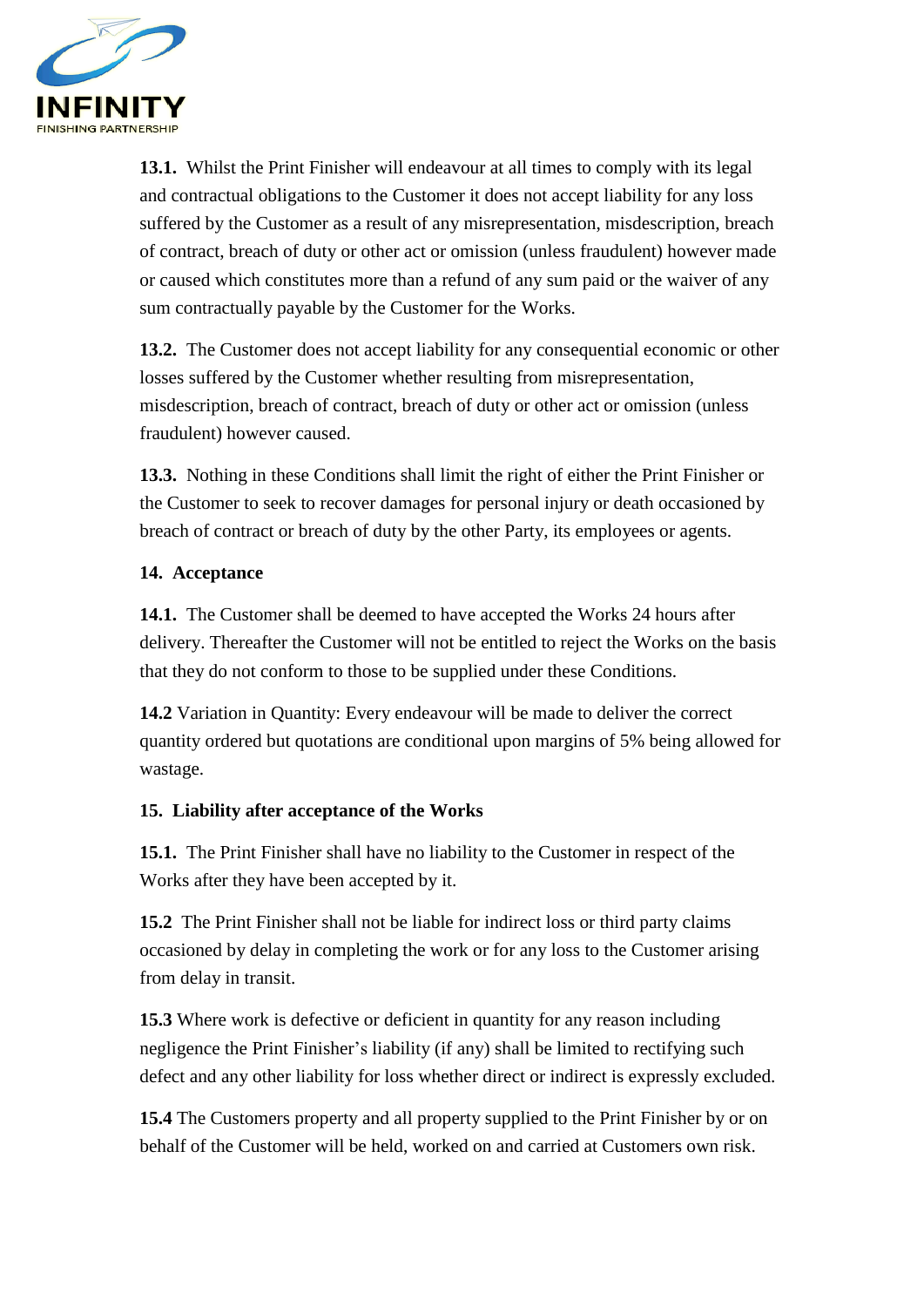

## **16. Liability after rejection of the Works**

**16.1.** If the Customer is entitled to and does reject the Works the Print Finisher shall have no further obligation to supply Works which conform to those the subject matter of these Conditions.

### **17. Law and jurisdiction**

**17.1.** This agreement is governed by the laws of England and Wales and is subject to the exclusive jurisdiction of the courts of England and Wales.

### **18. Invalid clauses**

**18.1.** In the event that any term of these Conditions is found to be invalid or otherwise unenforceable then such term shall be regarded and construed as severable from the Conditions so as not to affect the validity and enforceability of the remainder.

## **19. Termination**

**19.1** The Print Finisher shall have the right by giving written notice to the Customer at any time to immediately terminate the Contract if;

**19.2** There occurs any material breach by the Customer of any term of the Contract which is irremediable or if remediable is not remedied to the Print Finisher's satisfaction within 15 days of a written notice by the Print Finisher specifying the breach and requiring it to be remedied or

**19.3** The Customer is adjudicated bankrupt, enters into a voluntary arrangement with its creditors or has a receiver appointed under the Mental Health Act 1983.

**19.4** The Customer does not follow any reasonable recommendations by the Print Finisher and persists in doing so following 15 days written notice by the Print Finisher to the contrary.

**19.5** The Customer shall have the right to terminate the Contract by giving written notice to the Print Finisher within 7 days of signing the Contract.

**19.6** Any termination by the Customer must be communicated on the telephone to the Print Finisher's offices on 01372 711040 and promptly confirmed in writing. The Print Finisher will acknowledge the Customers written confirmation of termination within five working days of receipt. If the Customer does not receive this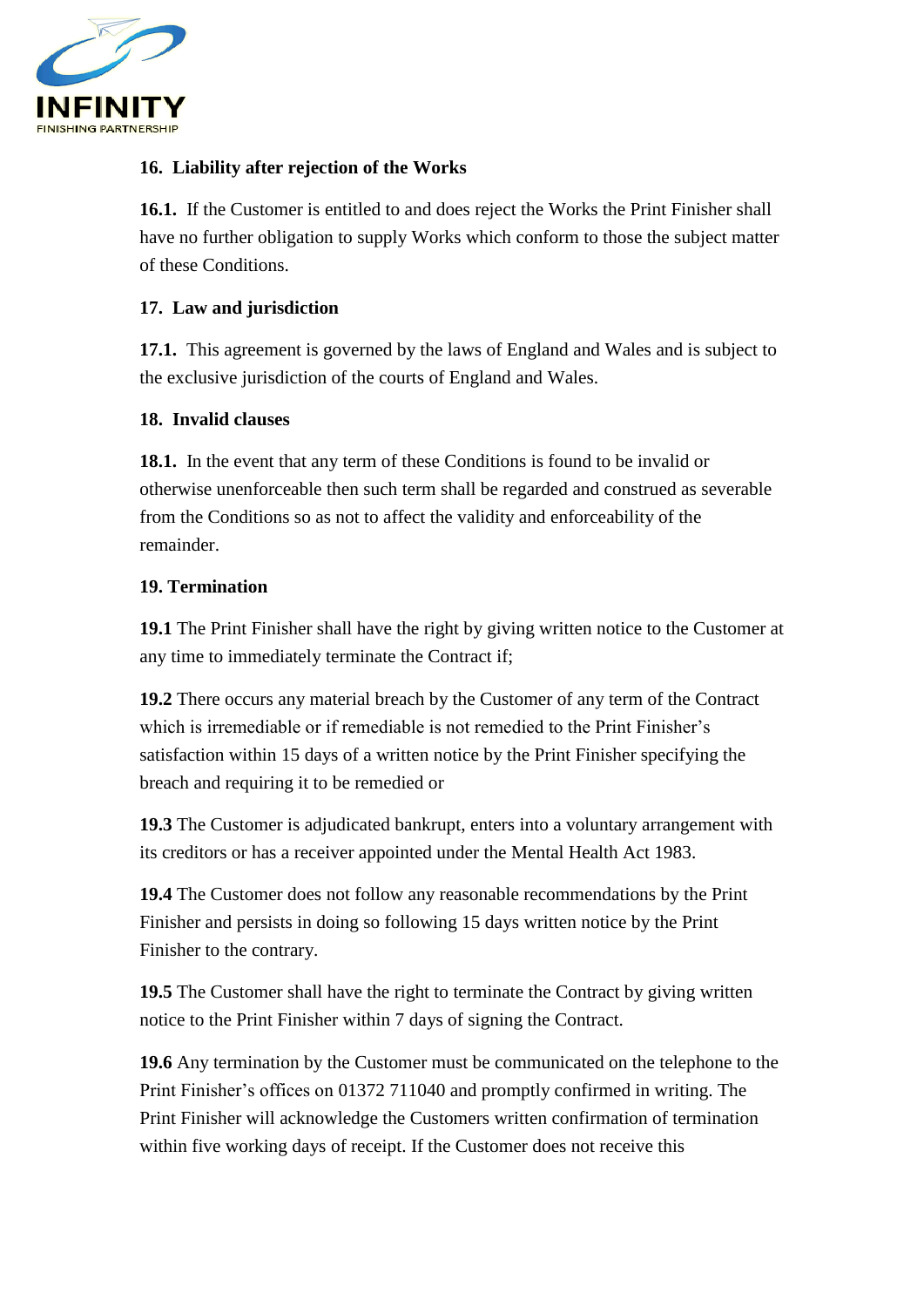

acknowledgement within a week the Customer should contact the Print Finisher's office to check that his or her written confirmation of termination has been received.

**19.7** In the event that the Customer terminates the Contract after 14 days there shall be due and payable to the Print Finisher in any event, an administration charge of the greater of £100 or 1% of the Price quoted and in addition, the Print Finisher reserves the right to charge the Customer at the Print Finisher's standard hourly rate, such preparation, processing, and submission costs as may have been incurred by Print Finisher up to the time the Customer's notice of cancellation has been received by the Print Finisher.

# **20 Illegal Matter**

**20.1** The Print Finisher shall not be required to finish any matter or Works which in its opinion is or may be of an illegal or libellous nature.

**20.2** The Print Finisher shall be indemnified by the Customer in respect of all claims, costs and expenses arising out of any libellous or illegal matter finished for the customer or any infringement of copyright, patent or designs.

### **21 Periodical Publications:**

**21.1** A contract for the print finishing of periodical publications may not be terminated by either party unless written notice is given as follows:

| Nature of Publication given at any time | <b>Length of Notice</b> |
|-----------------------------------------|-------------------------|
| Weekly                                  | 4 Weeks                 |
| Fortnightly                             | 6 weeks                 |
| Monthly                                 | 8 weeks                 |
| Two monthly                             | 12 weeks                |
| Quarterly                               | 24 weeks                |

21.2 Nevertheless the Print Finisher may terminate any such contract without giving such notice as above should any sum due from the Customer remain unpaid at the expiration of the agreed credit period (if any).